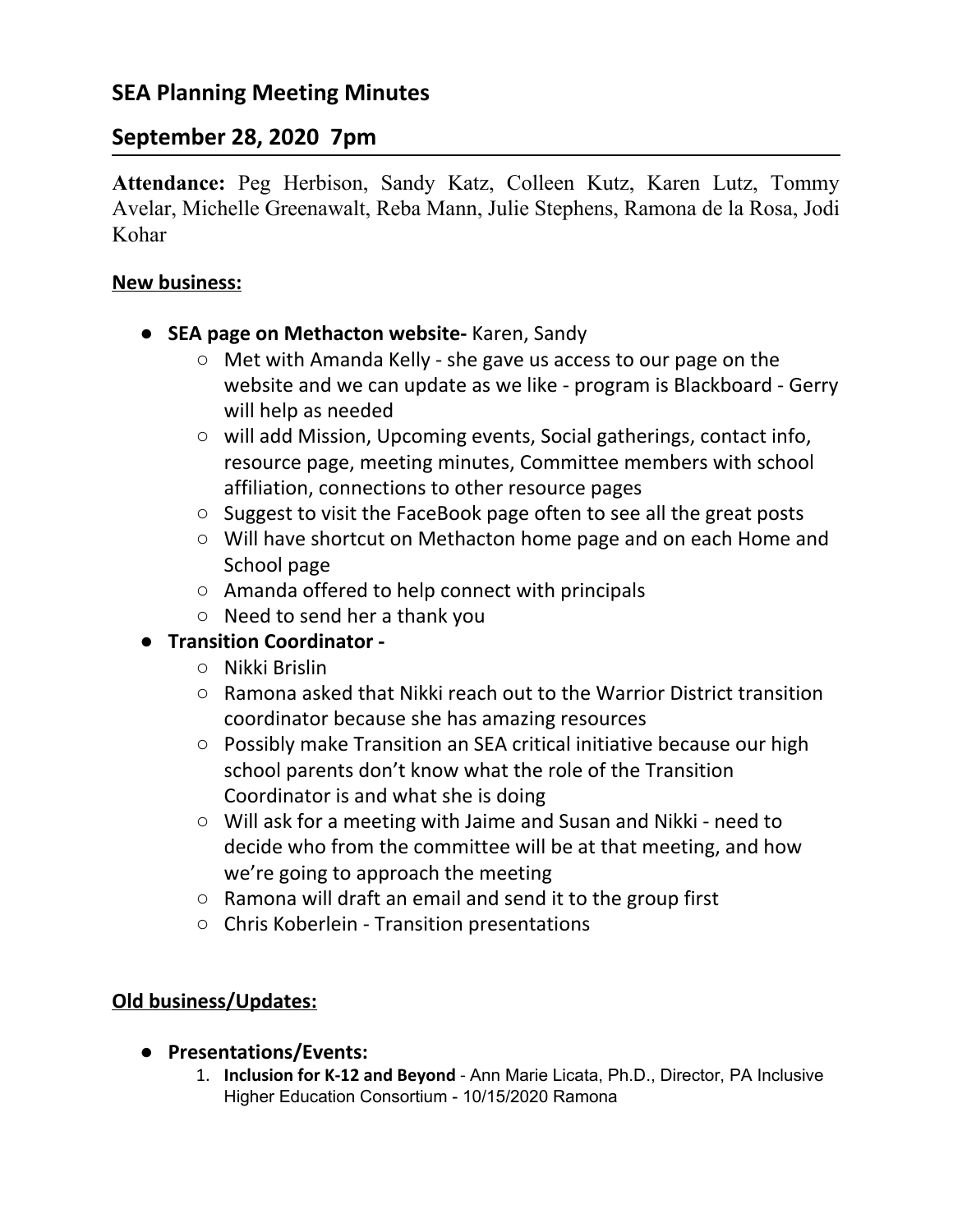- flyer is done and out
- 20 people signed up already including 3 board members, BUILD chair from North Penn
- Ann Marie is providing the Zoom link
- Ramona will follow up to see if we need to do an intro or moderate and how to handle questions, can we get the handout ahead of time to send to participants
- 2. **Stress, Anxiety, and Mindfulness (not sure of exact title yet) Jacquie O'Malley - Project Mindful** - 11/19/2020 - Peg
	- Speaker form was sent to Jacquie Peg will follow up
- **3. Executive function -** SandySarah Ward
	- MCC is giving us \$1800 to bring her in for a 2 hour Zoom meeting for SEA
	- Sandy will ask if the district wants to coordinate bringing her in for the staff at the same time
- **4. Virtual Event Ideas: dance/joke parties, crafts, show and tell, geocaching, games (separate by age group)-** possibly try to help our kids in the events that the H&S's are doing
- **5. Parent social event -** will look at this at a future meeting possibly an outdoor, in-person event- fire pit with s'mores, movie night
- **6. Transition Coordinator Role at Methacton with Nikki Brislin** Colleen
- **7. Career Counselor K-12 (Judy Schmidt retired; replacement to be named soon.)**
	- Michelle will follow up with Che Regina

**Possible dates**: third Thursdays: 10/15, 11/19, 1/21, 2/18, 3/18, 4/15, 5/20 **All virtual, all evening**

### **● Diversity, Equity and Inclusion (DEI) Task Force**

- **○ SEA and DEI -** alignment of goals; suggest collaboration as it relates to inclusion
- **○ Advocacy group** looking at providing more resources and a reporting mechanism to assist with accountability - the policy at the school is good and just needs a few changes but it isn't being implemented
- **○ Working on website**
- **Best Buddies -** Dominic and Dana Meoli, Champion of the Year Nominees support fundraising effort, Friday, November 13, 2020
	- Aim High work out and some of the money goes to the fundraiser posted flyer on Facebook
	- Looking for a big sponsor let Sandy know if you have any ideas
	- Can just donate Sandy will make the link available
	- Raffle basket to donate to their event Tommy will solicit gift cards for a kid's day out basket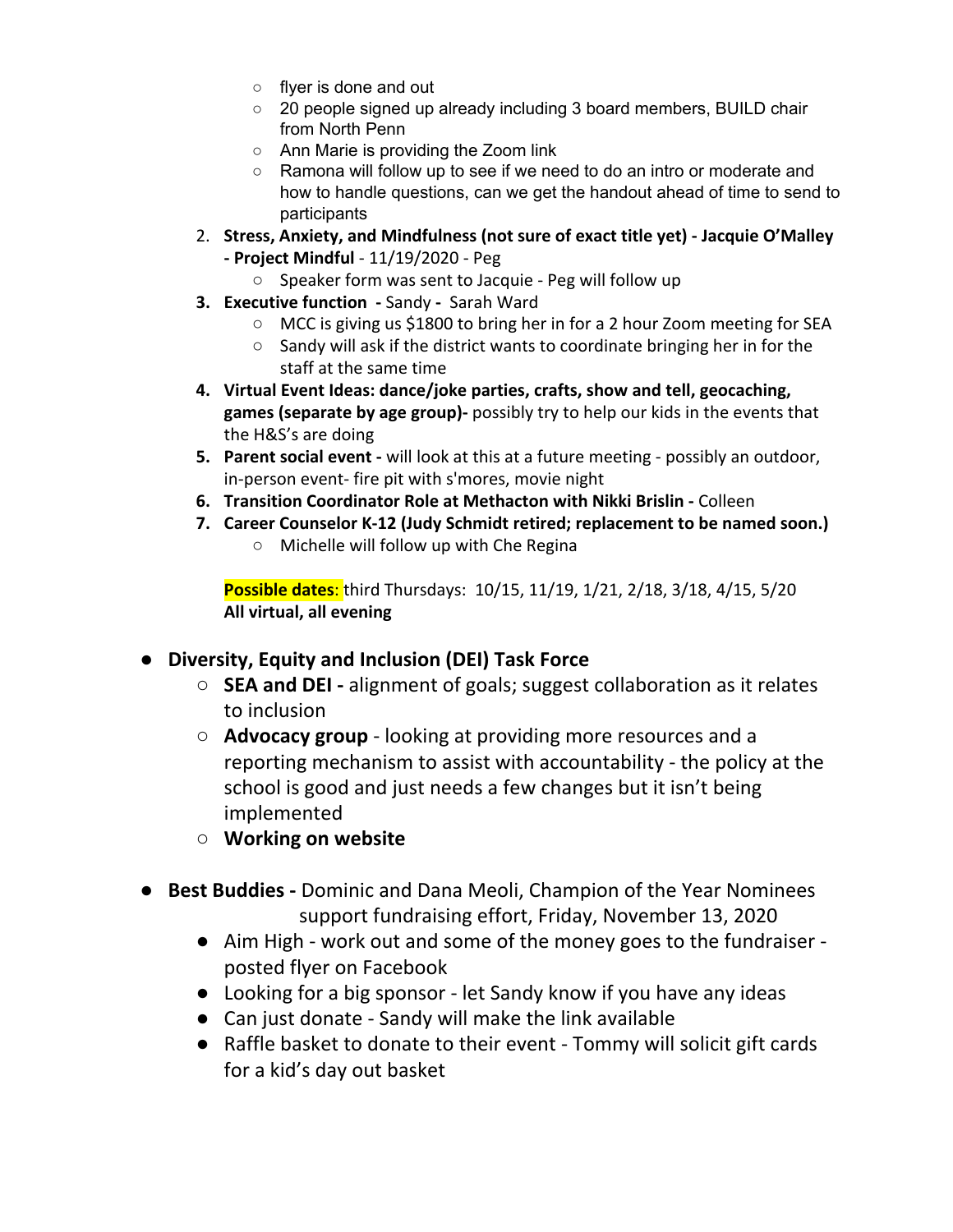- **Budget:** Michelle, Treasurer
	- Budget: \$2515.43
	- Will receive \$1800 from MCC from the student loan fund to be used for a speaker - Sarah Ward to speak on Executive Function
	- Virtual Fundraisers
	- Clothing collection Tommy will talk to Peg and Colleen
	- Fruit sale at holidays
	- Corropolese dine and donate Peg
	- Design a t-shirt or other items and sell them- kids submit art to use maybe do a mosaic of all of the art submitted
	- Ask at MCC or each H&S for a calendar of H&S fundraising events Sandy and Peg
- **● Back to School nights**
	- MHS Peg, Ramona, Karen, Kellie, Colleen<sup>\*</sup>, Tommy, Michelle -Our video was mentioned in an email and a video.
	- Arcola- Tommy, Mimi, Reba\*, Sandy Our video went out in an email
	- Skyview- Tommy, Reba, Zenia<sup>\*</sup> our video was hidden in an email, Smore and our video was in the principal's video
	- Eagleville Jodi\*- our video was shown by the principal wasn't well attended
	- Arrowhead Zenia<sup>\*</sup>
	- Woodland Sandy\*
	- Worcester -Julie<sup>\*</sup> The teachers showed our video. \*lead person to contact school about BTS nights
- **ELD Orientation** (Stephanie Sawyer, English Language Development Specialist)- Zenia
	- Ask about translators for the parents
- **● Planning meeting dates:**
	- 9/28, 10/26, 11/23, 12/28?, 1/25, 2/22, 3/22, 4/26, 5/24, 6/26
	- 7-9pm, all Zoom

**Our Mission:**